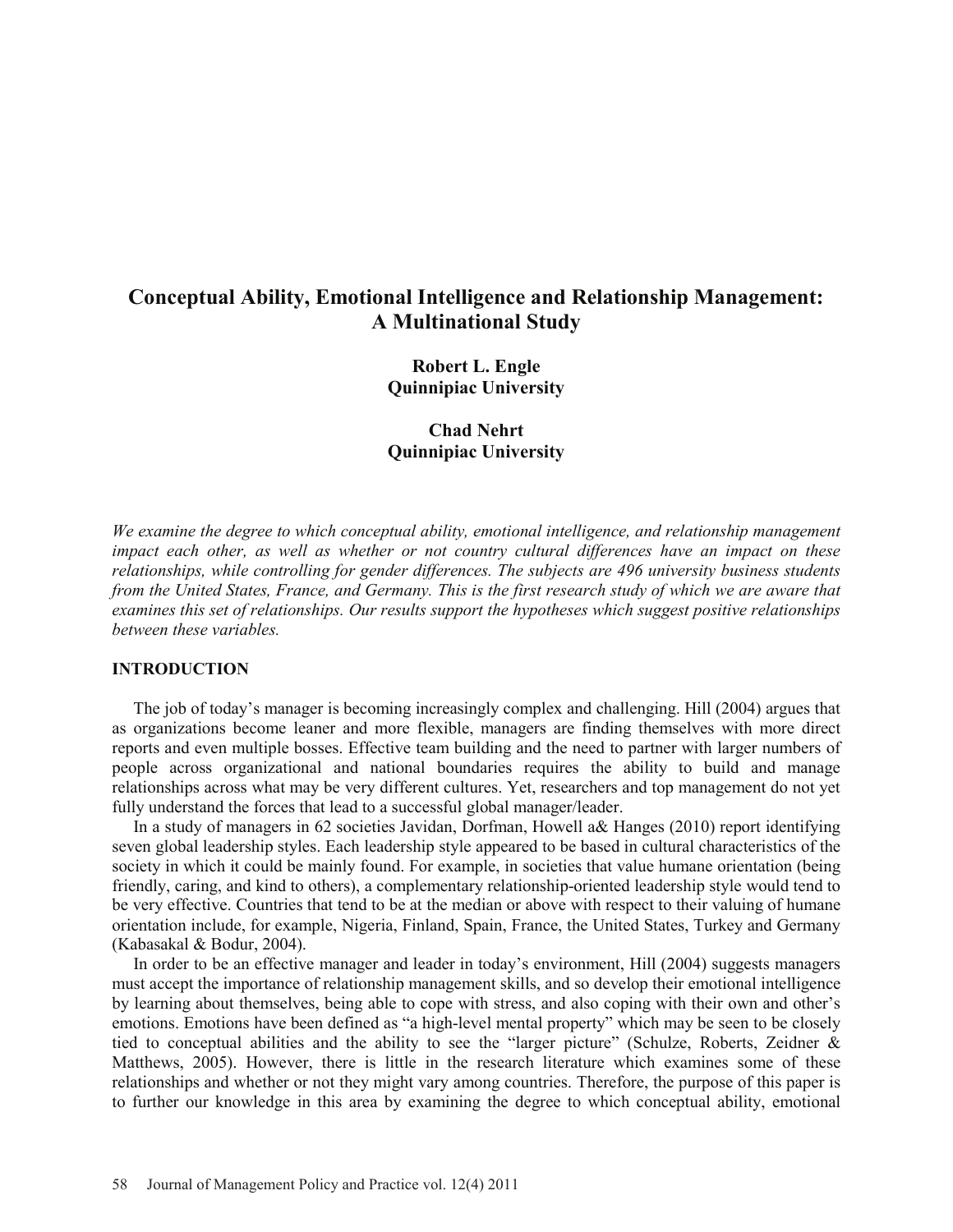intelligence, and relationship management impact each other, as well as whether or not country cultural differences have an impact on these relationships. The subjects used in this study will be university business students from the United States, France, and Germany. This is the first research study of which we are aware that examines these relationships. The knowledge gained by this study may assist teachers and business mentors in the development of the important skill set of relationship management, as well as assist researchers in their theoretical development of the relationship management construct.

 This paper will briefly review the literature regarding the key variables (relationship management, emotional intelligence, conceptual ability, and national culture), followed by a summary of the methodology, results, and a discussion of these results along with study limitations and suggested areas of future research.

#### **RELATIONSHIP MANAGEMENT**

 Relationship management at a very basic level may be seen as one of two behavioral patterns observed in leaders – the other being task management – and used by leaders to accomplish their goals (e.g., Blake & Mouton, 1964; Katz & Kahn, 1951; Stogdill, 1974). Task management has as its purpose the assisting of subordinates in achieving their objectives, while relationship management has as its purpose to "help subordinates feel comfortable with themselves, with each other, and with the situation in which they find themselves" (Northhouse, 2004, p.65). Being good at assigning work and helping employees to understand how to accomplish their work (task management) can get a team partway to accomplishing its goals. However, if employees don't feel a personal connection to each other, their boss and the goals themselves then they may be less likely to fully commit. Relationship management is considered an integral skill for any successful manager or leader, especially in those cultures that value the behaviors encompassed by the concept of relationship management (Javidan et al., 2010).

What we now call Relationship Management has in the past been called by various names:

- x "consideration" or building mutual esteem, trust and solidarity between leaders and followers (Stogdill, 1974 cited in Northouse, 2004, p.66);
- "employee orientation" or engaging subordinates as human beings and taking account of the individuality and personal needs (Katz & Kahn, 1951 cited in Northouse, 2004, p.67);
- "concern for people" or building trust with employees, ensuring good working conditions and equitable salaries for them, and in general furthering good social relations between leaders and employees (Blake & Mouton, 1964 cited in Northouse 2004, p.69); and
- "social skills" or what has been aptly described as "friendliness with a purpose" (Goleman, 1998).

 Given the above, our definition of relationship management for the purposes of this paper is: building mutual esteem, solidarity and good social relations with those individuals with whom we work. Because relationship management is such a critical dimension of leadership, it is important to understand the precursors to the construct. While relationship management has been the subject of considerable research, for the purposes of our study we will focus on the association between relationship management and three potential antecedents: culture, conceptual ability and emotional intelligence. We look at two models in our attempt to unveil something of the nature of the links between these constructs. The first can be seen in Figure 1. Here we first establish the relationships between the independent variables culture and conceptual ability, and the dependent variable emotional intelligence, with gender as a control variable. This allows us to understand more about emotional intelligence before including it as an independent variable in a model with relationship management as the dependent variable. The second model (see Figure 2) takes culture, cognitive ability and emotional intelligence as the independent variables, and relationship management as the dependent variable. We move now to hypotheses development.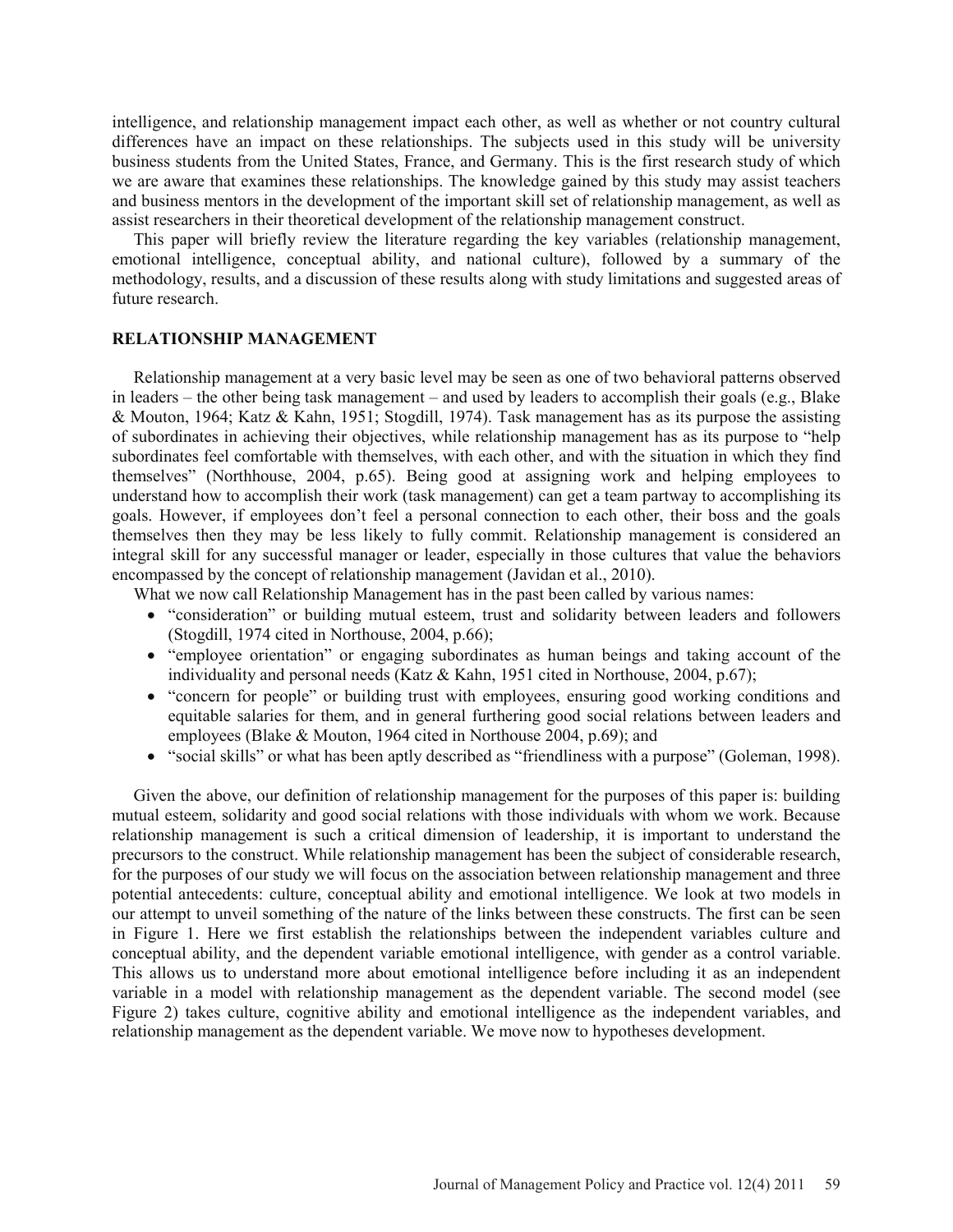**FIGURE 1 A CROSS-CULTURAL MODEL OF THE ANTECEDENTS OF EMOTIONAL INTELLIGENCE** 



**FIGURE 2 A CROSS-CULTURAL MODEL OF THE ANTECEDENTS OF RELATIONSHIP MANAGEMENT** 



#### **CULTURE**

 For culture, we take a very simple approach - one step beyond considering whether just a difference in country would have explanatory power. Others (e.g., Bateman & Farrell, 2006) have used separate cultural explanations for the different dependent variables of emotional intelligence and relationship management. However, because of our linkage of the models shown above – with emotional intelligence as the dependent variable in Figure 1 but as an independent variable in Figure 2 in which relationship management is the dependent variable – we searched for one cultural factor that might best explain country differences using such an approach. In looking at various cultural measures (Hofstede, 1991; House, Javidan, Hanges & Dorfman, 2002; Trompenaars & Hampden-Turner, 1997) we decided that House et al.'s (2002; 2004) "humane orientation" was the best single cultural dimension to consider when explaining the relationship between country origin on one hand and the dependent variables (emotional intelligence and relationship management) on the other hand. Humane orientation is defined as "the degree to which individuals in organizations or societies encourage and reward individuals for being fair,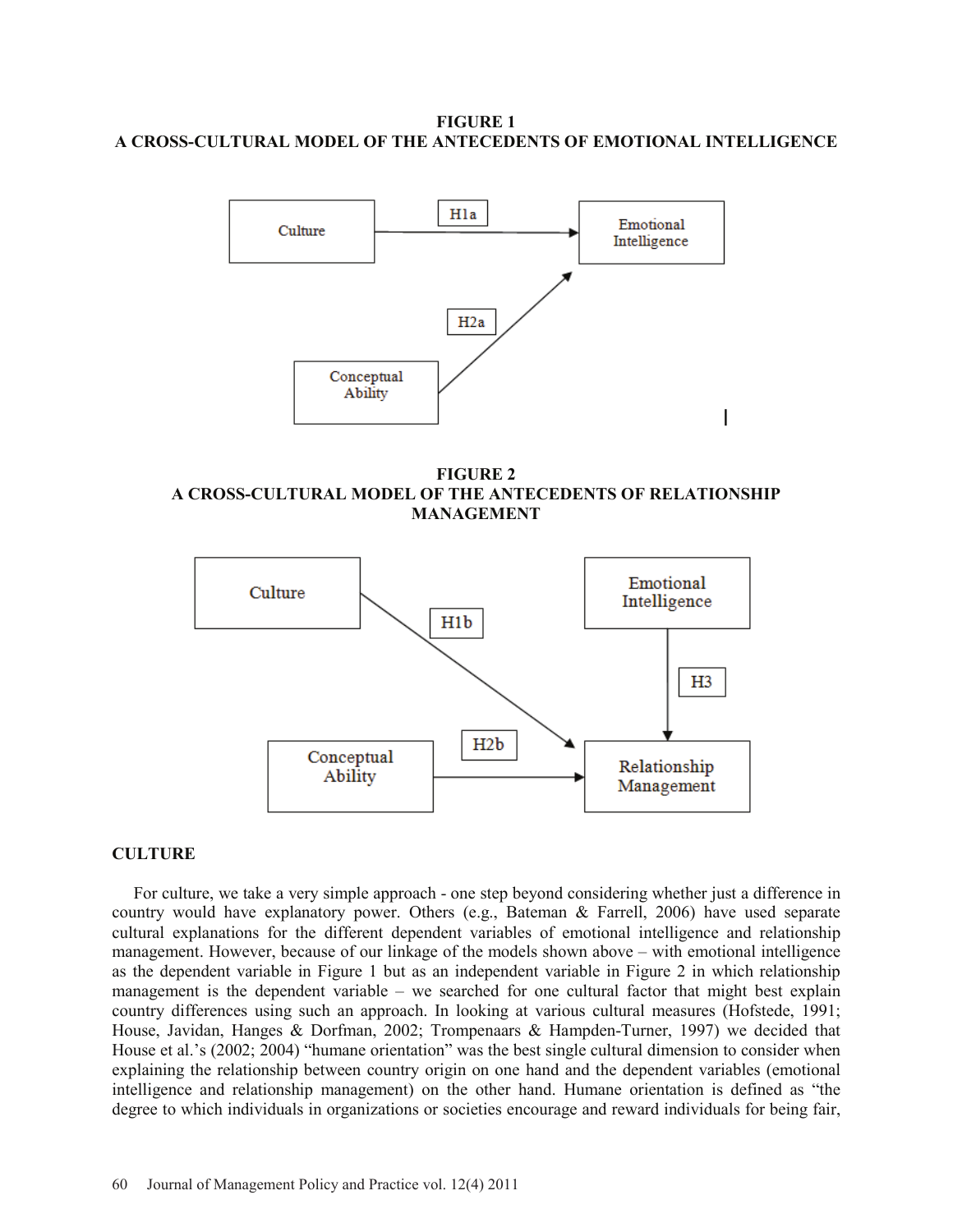altruistic, friendly, generous, caring and kind to others" (Kabasakal & Bodur, 2004, p.569). Humane orientation has been used by other scholars in studies on relationship management (e.g., Hytter, 2007). We have not to date been able to find evidence of humane orientation having been used in studies on emotional intelligence.

 We propose that countries where humane orientation is higher will be countries in which there is greater emotional intelligence. We believe cultures that reward individuals for being friendly, caring and kind to others will create an environment that encourages the development of emotional intelligence. Individuals who are friendly, caring and kind to others are more apt to be more aware of their own emotions and those of others, better regulate their own emotions and to use their emotions to achieve goals (all signs of greater emotional intelligence). We know of no previous research linking humane orientation and emotional intelligence, however House et al. (2002) found that the United States had a statistically higher (i.e. test banding, see Hanges, Dickson & Sipe, 2004) level of humane orientation  $(4.17 - Band C)$  than either France or Germany (both at  $3.40 - band D$ ). Consequently, our first hypothesis is:

#### *H1a: The United States will have greater emotional intelligence than either France or Germany.*

 For relationship management, Hytter (2007) developed a set of propositions examining the impact of the GLOBE dimensions (House et al., 2002) on retention rates in France and Sweden. This is the only study we could find that considered Humane Orientation and a dependent variable related to relationship management. The study proposed that greater humane orientation would lead to a preference for a leadership style that focused on relationships. A study by Beckman, Colwell & Cunningham (2009) found that companies with a more humane orientation were more likely to recognize the importance of good relationship management with their various stakeholders. From these two examples, we argue that countries where humane orientation is higher will be countries in which there is greater relationship management. As mentioned above, the GLOBE project places the United Stated in a higher category of humane orientation than either France or Germany. Consequently, our hypotheses are

*H1b: The United States will have greater relationship management than either France or Germany.* 

## **CONCEPTUAL ABILITY**

 Conceptual ability is distinct from general intelligence (IQ) or cognitive ability (Mumford et al., 2000). It allows an individual to generalize from observations and experiences as well as develop abstract thought (White, 1971) and that is how we will define it for the purposes of this study. As such, conceptual ability can be seen as an antecedent of effective problem solving and social judgment skills, and of sophisticated understanding of experiential knowledge (Mumford et al., 2000).

 With regards to the connection between conceptual ability and emotional intelligence we see greater conceptual ability as tied to greater introspection (Northouse, 2004) and greater insight into the functions and attitudes of relevant stakeholders (Zaccaro et al., 1991), and so we hypothesize a positive connection:

*H2a: The higher the conceptual ability the higher the emotional intelligence.* 

 With regards to the connection between conceptual ability and relationship management we see greater conceptual ability as tied to a greater awareness of the need to actively involve others in problem solving (Mumford et al., 2000), and so we hypothesize a positive connection:

*H2b: The higher the conceptual ability the higher the relationship management.*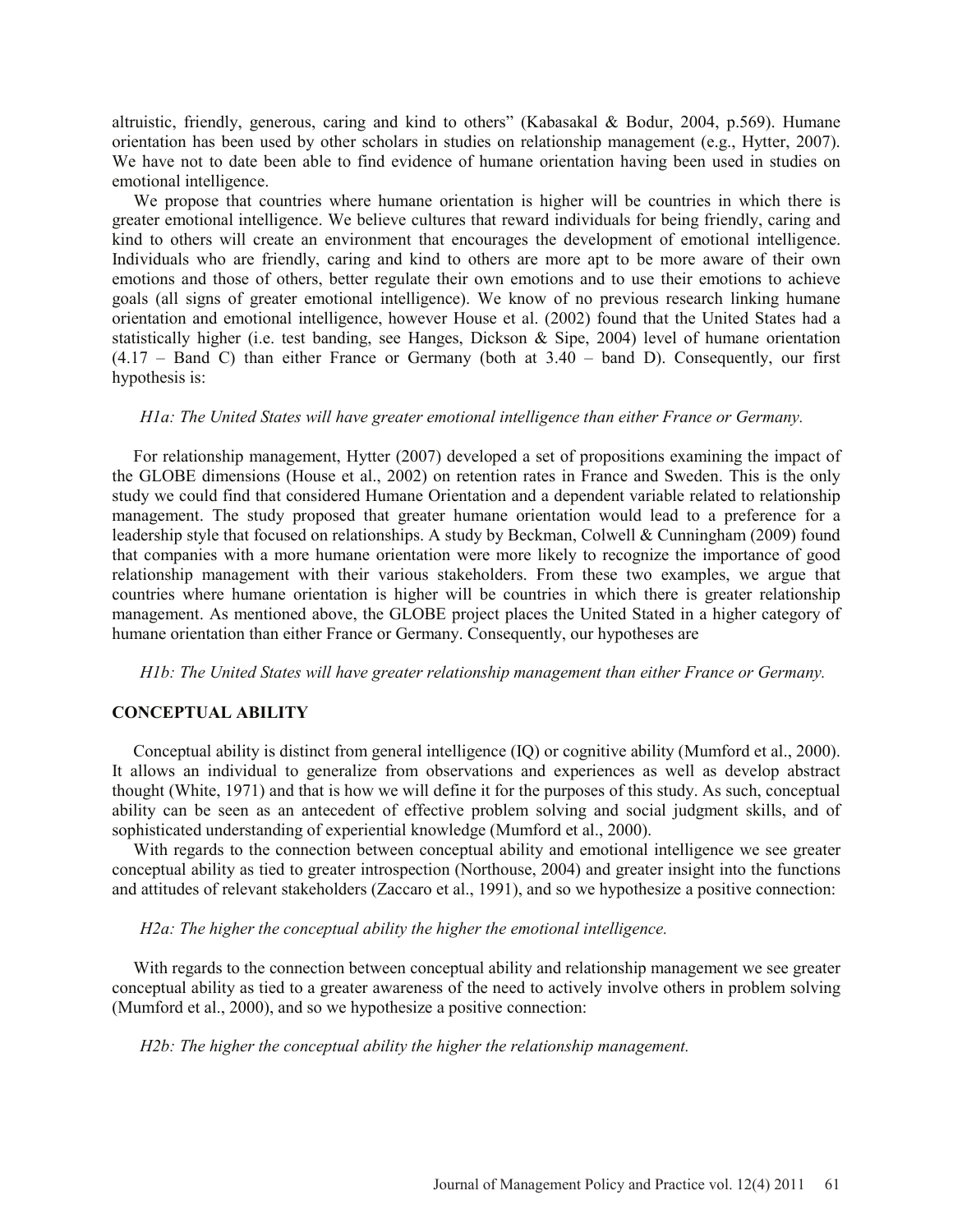#### **EMOTIONAL INTELLIGENCE**

 Thorndike's (1920) concept of social intelligence is perhaps the origin of the construct "emotional intelligence." The concept of emotional intelligence developed rapidly in the 1980's with Walters  $\&$ Gardner's (1986) work on multiple intelligences including "interpersonal intelligence" and "intrapersonal intelligence." Salovey & Mayer (1990) introduced the first widely recognized definition and formal model of emotional intelligence, and the term "emotional intelligence" became a common household term with the publication of Goleman's (1995) book titled the same. Mayer & Salovey (1997, p.10) defined emotional intelligence as "the ability to regulate emotions to promote emotional and intellectual growth" and suggested it consisted of these four dimensions:

- 1. Appraisal and expression of emotion in the self
- 2. Appraisal and recognition of emotion in others
- 3. Regulation of emotion in the self
- 4. Use of emotion to facilitate performance

 Cherniss & Goleman (2002) and Goleman, et al (2002) suggested that the foundation factor of the overall emotional intelligence construct is "self-awareness." From it, the individual may develop the "self-control" component of self-management as well as "social awareness". Self-awareness, selfmanagement, and social awareness in turn lay the developmental ground work for successful "relationship management" or "social skills." Rahim & Psenicka (2002) confirmed that self-awareness significantly impacted self-regulation (.76) and that these two together impacted empathy and social skills. In a later study, Rahim & Psenicka's (2005) results suggested that social skills had a direct impact on leadership and an indirect impact (mediated by empathy). As Goleman (2001) and Rahim & Psenicka (2002) point out this developmental order has implications for individuals and organizations attempting to develop these abilities within employees/subordinates/students. For example, students must concentrate on developing a strong awareness of their own emotional make-up and how they react to their emotions before they can develop a better awareness of others, and the better they can accomplish those goals the better they will be at relationship management.

 During the early years of emotional intelligence research two primary types of instruments were developed to test emotional intelligence: trait or mixed instruments, and performance or ability tests (Petrides, Furnham & Frederickson, 2004). It was assumed by virtually all researchers that both types of instruments were measuring the same construct, which led to confusion as different results were seen. It was eventually found that trait and ability measures were in fact two different constructs – although both depend on the same four dimensions of emotional intelligence. Both constructs of emotional intelligence have their supporters and detractors, and research continues using both constructs.

 Stogdill (1948) noted that leaders differed from followers in traits including insight (such as insight into how others feel and the reason for their actions) and self-confidence (which might be seen as related to emotional intelligence), in addition to sociability (which might be seen parallel to relationship management). Even more importantly, he noted that a leader was not necessarily such in all situations but rather someone who, in a given situation, was able to most effectively manage relationships with other stakeholders. Or, as Stogdill & Shartle (1948, p. 286) stated "…leadership is not a unitary trait, but is rather a function of a complex of individual, group, and organizational factors in interaction. Leadership resides in individuals but only by virtue of their interaction with other persons."

 In addition, the trait literature often centers on whether or not leaders are born with certain traits (which followers do not have), or whether identified traits are in fact skill sets that can be developed by more than just a chosen few (Mumford, et al., 2000; Northouse, 2004). Mumford, et al. (2000) distinguished between individual attributes with which one is generally born (general cognitive ability, crystallized cognitive ability, motivation and personality) and competencies which one can develop (problem-solving skills, social judgment skills and knowledge) and posit that both are necessary for a leader to solve a given problem. Under social judgment skills they discuss (1) self-reflection and awareness of different constituencies (both suggesting emotional intelligence); and (2) the fact that in order to implement her or his plan, a leader must do so "within a distinctly social context, marshaling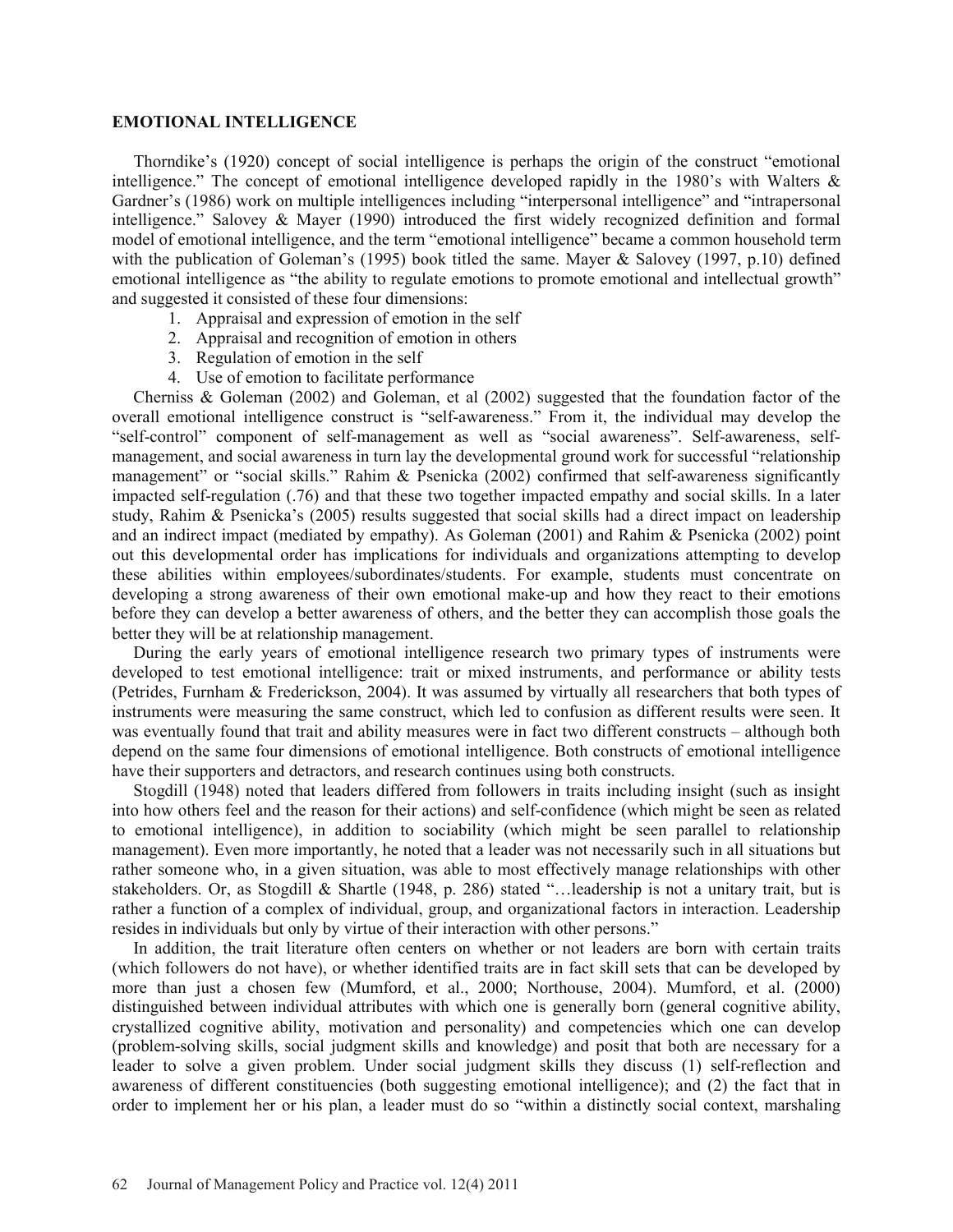support, communicating a vision, guiding subordinates, and motivating others" (suggesting the importance of relationship management). They further note "[k]nowledge and skills are developed capabilities that emerge over time as a function of education and experience" (Mumford, et al., 2000, p.21) which we take as critical to our goal of understanding the current orientation of business school students, who are the potential business leaders of tomorrow.

For this study we use Wong & Law's (2002) trait instrument for measuring emotional intelligence, which was based upon the Mayer & Salovey (1997) four-dimension model. We use the trait construct because we are interested in the self-perceived personality characteristics (traits) of the respondents and in how the respondents perceive that they will act in certain circumstances. This leads us to our last hypothesis:

*H3: The higher the emotional intelligence the higher the orientation towards relationship management.* 

#### **METHODOLOGY**

#### **Data Gathering**

 To gather our data, we administered surveys to university business students at one university in the United States, two in France and one in Germany. We considered this population particularly appropriate so the results of this study might be used by university and business mentors working with current students and recent graduates could understand where they stood in the three countries regarding conceptual ability, and emotional intelligence and relationship management skills, and could tailor interventions as necessary to develop talented global leaders.

 The total sample size was 496 and the numbers of respondents by country were 185 (United States), 143 (France) and 168 (Germany). Below, we discuss the details of the survey. To ensure that the versions used by the students in France and Germany were as undistorted from the original as possible, the survey was translated into French and German from the English original by native speakers and then translated back into English by a different set of native speakers, and adjustments were made as necessary (Brislin, 1980).

 Cross-cultural researchers have observed a tendency for subjects from different countries to respond in characteristically different ways (Triandis, 1994). Unfortunately our study did not have the large range of constructs measured and thus were not able to perform a response bias check as recommended in House et al. (2004). House et al. 2004, however, found no response bias for the United States, France or Germany for the Human Orientation construct (as practiced) which suggests this might be true for our study as well.

#### **Construct Creation**

 From the responses, we needed to determine the reliability of the constructs and their unidimensionality. We used Reliability Analysis (SPSS release 18.0.0) on the variable constructs to obtain Cronbach's alphas for measuring reliability. However, Cronbach's alpha should not be used as a measure of the unidimensionality of a construct (Cortina, 1993; Hattie, 1985; Schmitt, 1996). Hattie (1985) details the many different measures that have been used to test for unidimensionality and notes they all have flaws. For our purposes, we chose several measures of unidimensionality and traded off our findings on the measures with our desire to maintain comparability of the items in our constructs with other studies. In assessing unidimensionality we used principal components analysis (SPSS release 18.0.0) to obtain Eigenvalues of components (a solitary component that has an Eigenvalue greater than 1 indicates unidimensionality); factor loadings on the first component (generally when all factors have loadings greater than 0.30 this indicates unidimensionality); and factor loadings in the various components (unidimensionality is indicated when the factor loadings are all greater in the first component than in the second). To further assess unidimensionality we used Reliability Analysis to obtain the interitem correlation matrix (unidimensionality is indicated when all of the inter-item correlations are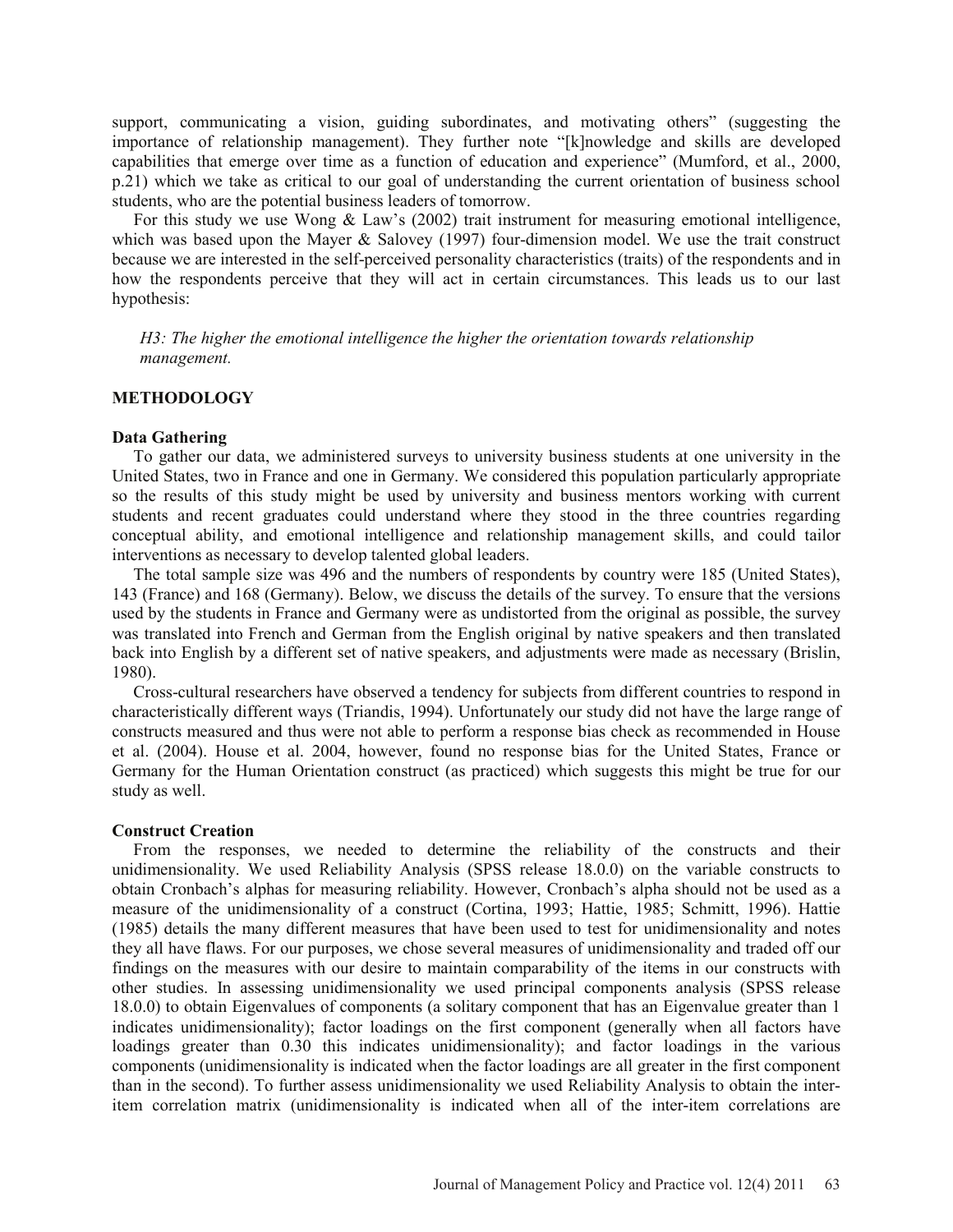positive); the corrected item-total correlations (unidimensionality is indicated the corrected item-total correlations are all above 0.20); and the Cronbach's alpha if the item were deleted (unidimensionality is indicated when the value for any given item of "Cronbach's Alpha If the Item Were Deleted" is not greater than the Cronbach's alpha including the item). In order to test our hypotheses we used ordinary least squares analysis and one-way ANOVA.

#### **Variable Operationalization – Emotional Intelligence**

 We operationalized the variables as follows. For emotional intelligence, the dependent variable in the first model, the survey included an instrument developed by Wong & Law (2002) and validated in subsequent research by, e.g., Law, Wong & Song (2004), Brannick et al. (2009) and Whitman, et al. (2009). The Cronbach's alpha on the construct was 0.794, which is an acceptable level of reliability (Nunnally, 1978). As for the unidimensionality of the emotional intelligence construct, this is actually a construct that we expect not to be unidimensional in the traditional sense of the term. Remembering our discussion from above, emotional intelligence consists of four sub-constructs: self-emotional awareness, others-emotional awareness, regulation of emotion and use of emotion. What we found when we looked at the principal components analysis was exactly four components with Eigenvalues greater than 1.0, together explaining 58.7% of the variance. When we looked at the Reliability Analysis, we found that for only one of the 16 items: (1) were there very small negative correlations with other questions; (2) was the corrected item-total correlation somewhat below the cut-off of 0.20; and (3) did the value of the emotional intelligence Cronbach's alpha rise (from 0.794 to 0.801) if the item were deleted. While these latter results suggest that the measure could have been improved by dropping one of the 16 items we felt that the very marginal improvement would not have been worth the loss of strict comparability to other studies that used the full 16-item construct.

#### **Variable Operationalization – Conceptual Ability**

 For conceptual ability we included in the survey an instrument from Northouse (2004). Since Northouse did not report a reliability or unidimensionality for his instrument it was particularly important to do so here. The Cronbach's alpha on the construct was 0.592, which is acceptable (Schmitt, 1996). For this construct, we expected a true unidimensionality. The findings mostly pointed at a unidimensional construct. Principal components analysis showed us two components with an Eigenvalue greater than 1.0. However, the six factors all loaded on the first component with loading values greater than the minimum cut-off of 0.30. The lowest loading was 0.361 and only for that factor was its loading on the second component greater than on the first component. Reliability analysis showed us all positive figures in the correlation matrix. The item that came into some question in the PCA had a corrected item-total correlation of 0.201 (just above the minimum of 0.20), and it was the only item that, if dropped, would have raised the Cronbach's alpha (from 0.592 to 0.594). With only one of the six items in the conceptual ability construct marginally suggesting that the six item construct is not unidimensional, we decided to stay with the full six items for reasons of comparability to other studies. Items in the construct focused on how much the respondent enjoyed working with abstract ideas, how much s/he is intrigued by complex problems, seeing the big picture, and so on.

#### **Variable Operationalization – Culture**

 Insofar as culture is concerned, we used a dummy variable for country, coded 1 if the respondent was from the United States and 0 otherwise. A dummy variable struck us as most appropriate because we hypothesize that the United States is different from France and Germany which had the exact same Humane Orientation score.

#### **Variable Operationalization – Relationship Management**

 For relationship management, the dependent variable in the second model, we included an instrument in the survey also developed by Northouse (2004). Items in this instrument seemed to fit the descriptions found in the literature well as it focused on issues such as helping others feel comfortable in the group,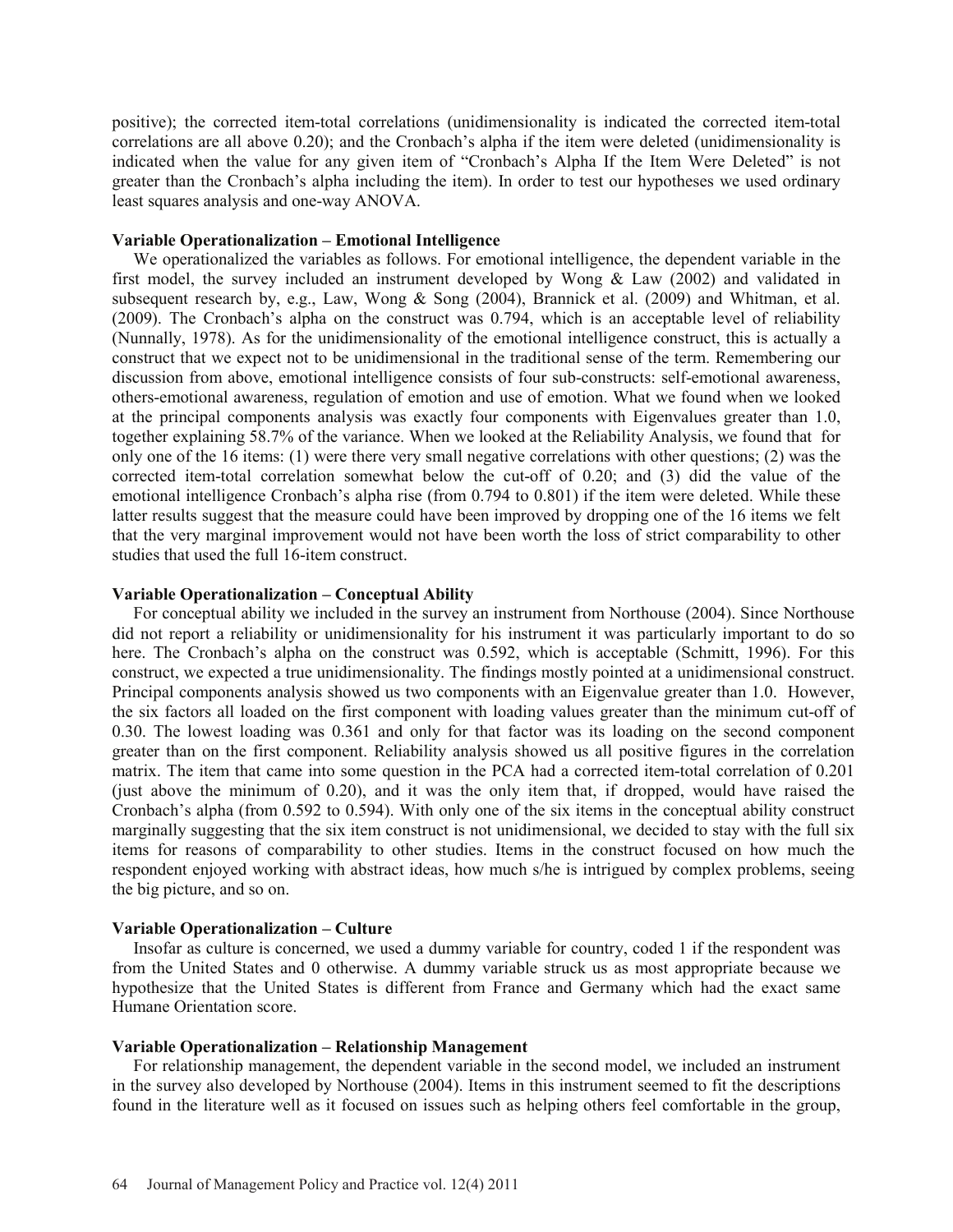treating others fairly, showing concern for the personal well-being of others, and so on. However, once again no reliability or validity data were presented by Northouse. The Cronbach's alpha for the construct was 0.763, an acceptable level (Nunnally, 1978). Principal Components Analysis showed two components with Eigenvalues of 3.337 and 1.16 (this last just barely over the minimum of 1.0). Importantly, all twelve items loaded on the first component with values greater than 0.30 (the smallest was 0.401). Two of the twelve items had factor loadings on the second component larger than on the first (0.401 on the first versus -0.450 on the second; and 0.444 on the first versus 0.551 on the second). All of the inter-item correlations were positive, all of the corrected item-total correlations were greater than 0.20 and for only one of the items would the construct's Cronbach's alpha have been greater if it had been deleted (0.766 with that item deleted versus 0.763 with all twelve items). On the whole, this appears to be a fairly unidimensional construct.

## **Variable Operationalization – Gender**

 Finally, we used Gender as a control variable. Due simply to the order in which these choices appeared on the survey, men were coded 0 and women were coded 1: a larger parameter estimate would indicate that women exhibit greater emotional intelligence or relationship management. As regards emotional intelligence, some scholars have found that women have a greater number of such emotional intelligence traits or abilities than men, or perceive it as more important (Brody, 1997; Day & Carroll, 2004; Engle, 2006; Gossman & Wood, 1993; Mandell & Pherwani, 2003; Van Rooy et al, 2005) while others have found no significant gender differences in relation to emotional intelligence (Austin et al, 2005; Nikolaou & Tsaousis, 2002; Whitman, et al., 2009). As regards relationship management, Paris, Howell, Dorfman & Hanges (2009) found across 27 countries that men and women showed an equal preference for humane-oriented leadership. This suggests no difference in how they view relationship management. Given the range of findings across our two dependent variable constructs, we will be conservative and not posit a direction to the influence of gender on emotional intelligence or on relationship management.

## **RESULTS AND DISCUSSION**

 Table 1 indicates the number of subjects in each country as well as gender, age, and work experience. The proportion of men to women varies from a high of 57% in France to 55% in Germany and down to 46% in the United States. Men represent about 10% more of the sample in the European countries compared to the United States. It should be noted that the German respondents averaged six to seven years older than the French or American respondents however they did not have more work experience. This may be due to the observation that given government support and little or no tuition, very few of them work outside of school and they have less incentive to finish as students in the U.S. with the result that German students may take an average of 6 years or more to complete their degree.

|              | <b>France</b> | Germany | <b>United States</b> |
|--------------|---------------|---------|----------------------|
| Total        | 143           | 168     | 185                  |
| Men          | 82            | 93      | 86                   |
| Women        | 61            | 75      | 99                   |
| Age-Mean     | 22            | 28      | 21                   |
| Work exp/yrs | $(1)$ 5       | $\sim$  | 17                   |

## **TABLE 1 SAMPLE DEMOGRAPHICS**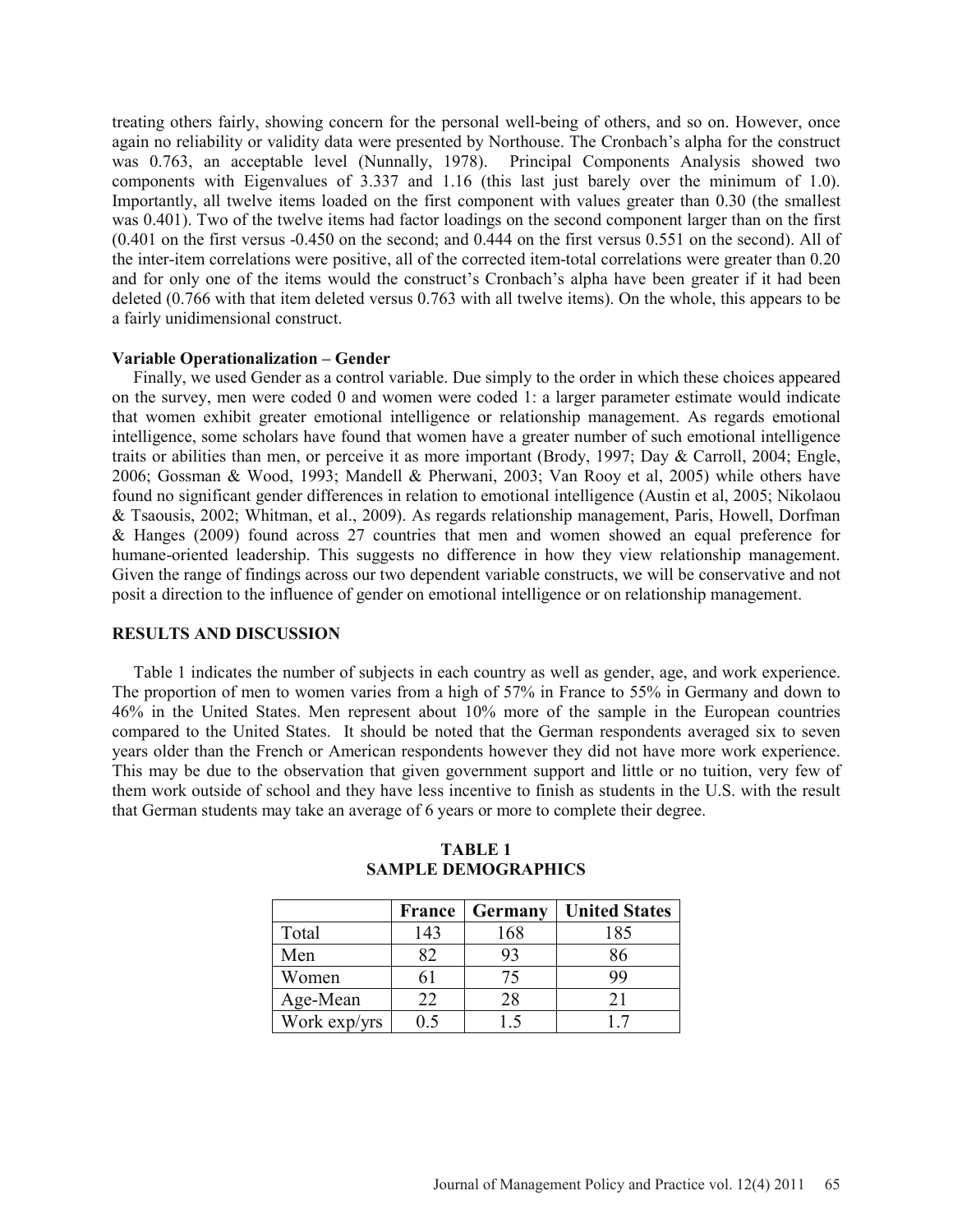|                                | Mean | <b>Minimum</b> | <b>Maximum</b> | <b>Std Deviation</b> |
|--------------------------------|------|----------------|----------------|----------------------|
| Gender (Female=1, Male=0)      | 0.53 |                |                | 0.50                 |
| Country (USA=1, non=USA=0)     | 0.37 |                |                | 0.48                 |
| Conceptual Ability             | 3.59 |                |                | 0.54                 |
| Emotional Intelligence         | 3.78 | 2.31           | 4.94           | 0.43                 |
| <b>Relationship Management</b> | 3.99 | 2.6            | 5.0            | 0.42                 |

**TABLE 2 VARIABLE DESCRIPTIVE STATISTICS (TOTAL SAMPLE OF 496)** 

 In Table 2 we see that 53% of the respondents are women and that 37% are from the United States. Interestingly, we see that for none of the variables conceptual ability, emotional intelligence or relationship management did any respondent answer with a "1" ("Not true," "Never" or "Strongly disagree"), so that the sample minimum becomes 2. In each case with these variables, the mean is above the midpoint of the sample range (3.59 versus 3.50 for conceptual ability, 3.78 versus 3.625 for emotional intelligence, and 3.99 versus 3.80 for relationship management).

**TABLE 3 CORRELATIONS** 

|                                         | Relationship<br>Management | Gender    | <b>USA</b> | Conceptual<br><b>Ability</b> | <b>Emotional</b><br>Intelligence |
|-----------------------------------------|----------------------------|-----------|------------|------------------------------|----------------------------------|
| Relationship<br>Management              | 1.00                       | --        | --         | --                           | --                               |
| Gender<br>$(Female=1, Male=0)$          | $0.059^*$                  | 1.00      |            | --                           |                                  |
| <b>USA</b><br>$(USA=1, non-USA=0)$      | $0.261**$                  | $-0.095*$ | 1.00       |                              |                                  |
| Conceptual<br><b>Ability</b>            | $0.324**$                  | $-0.056$  | 0.027      | 1.00                         |                                  |
| <b>Emotional</b><br><b>Intelligence</b> | $0.505**$                  | $-0.035$  | $0.304**$  | $0.346**$                    | 1.00                             |

• Significant at p<.10 \* Significant at p<.05 \*\* Significant at p<.000

 Correlations for all study variables are shown in Table 3. Referring to Figure 1 in which we regress emotional intelligence on country and conceptual ability (with gender as a control variable) we can observe that there is very little evidence of collinearity between the independent variables in this equation. However, when we look at the correlations between the independent variables for the model in Figure 2, in which we regress relationship management with country, conceptual ability and emotional intelligence (with gender as a control variable), we see that emotional intelligence is moderately correlated with country and with conceptual ability. We completed variance inflationary factor (VIF) calculations on combinations of variables in both data sets to ascertain the likelihood of excessive collinearity with the result that no combination of variables had a VIF score above 2.0. It has been conservatively suggested that VIF scores below 5.0 are acceptable; indicating that collinearity is not a significant problem with these data sets (Levine et al., 2005; Snee, 1973).

 Results from the hypothesis testing can be seen in Table 4: Regression Results. It should be noted that we also ran the models after dropping outliers and influential observations. The model fits, not surprisingly, improved (up to an  $R^2$  of 0.385 for Model 7). The signs of all of the parameter estimates were unchanged and a comparison of standardized betas did not indicate any change in the relative impact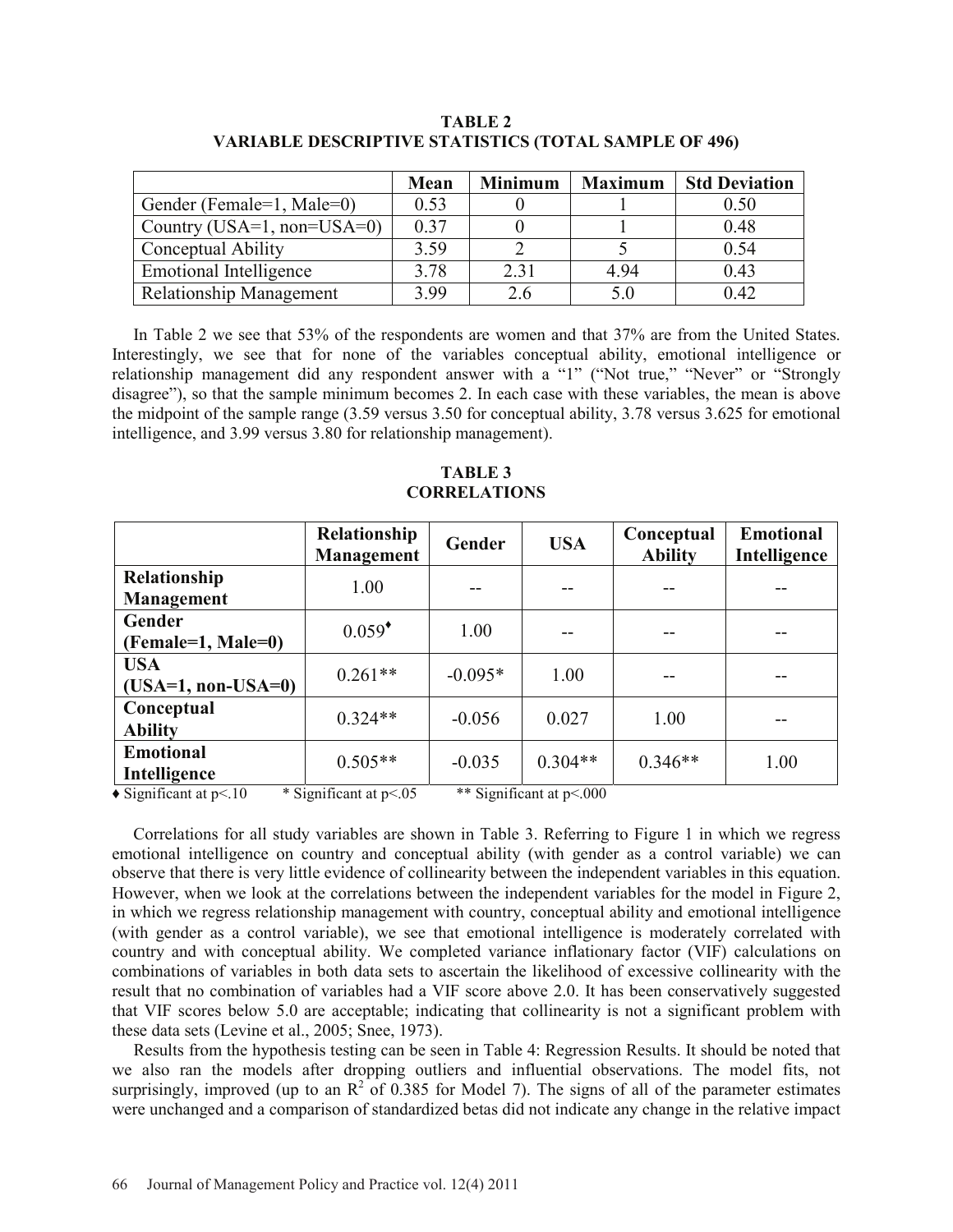of the independent variables on the dependent variables. Our findings are robust to the outliers and influential observations. We report the more conservative findings here.

 We will follow the model development in our discussion and discuss first the relational representation shown earlier in Figure 1 and illustrated in Table 4 below by models 1 through 3.

|              | <b>Parameter Estimates (Significance of t-values in parentheses)</b> |                |                |                |                |         |                |
|--------------|----------------------------------------------------------------------|----------------|----------------|----------------|----------------|---------|----------------|
|              | <b>Model 1</b>                                                       | <b>Model 2</b> | <b>Model 3</b> | <b>Model 4</b> | <b>Model 5</b> | Model 6 | <b>Model 7</b> |
|              | $-0.030$                                                             | $-0.006$       | 0.010          | 0.050          | 0.072          | 0.086   | 0.082          |
| Gender       | (0.435)                                                              | (0.883)        | (0.767)        | (0.188)        | (0.052)        | (0.013) | (0.010)        |
|              |                                                                      | 0.272          | 0.266          |                | 0.235          | 0.229   | 0.125          |
| <b>USA</b>   |                                                                      | (0.000)        | (0.000)        |                | (0.000)        | (0.000) | (0.000)        |
| Conceptual   |                                                                      |                | 0.272          |                |                | 0.253   | 0.147          |
| Ability      |                                                                      |                | (0.000)        |                |                | (0.000) | (0.000)        |
| Emotional    |                                                                      |                |                |                |                |         | 0.389          |
| Intelligence | DV                                                                   | DV             | DV             |                |                |         | (0.000)        |
| Relationship |                                                                      |                |                |                |                |         |                |
| Management   | --                                                                   |                |                | <b>DV</b>      | <b>DV</b>      | DV      | DV             |
| F-Score      | 0.611                                                                | 25.201         | 42.743         | 1.735          | 20.088         | 35.812  | 54.112         |
| Significance |                                                                      |                |                |                |                |         |                |
| of F-Score   | 0.435                                                                | 0.000          | 0.000          | 0.188          | 0.000          | 0.000   | 0.000          |
| $R^2$        | 0.001                                                                | 0.093          | 0.207          | 0.003          | 0.075          | 0.179   | 0.306          |
| N            | 496                                                                  | 496            | 496            | 496            | 496            | 496     | 496            |

**TABLE 4 REGRESSION RESULTS** 

#### **Emotional Intelligence [as a Function of Gender, Country, Conceptual Ability]**

 In models 1 through 3 the control variable, gender, was not found to be statistically significant suggesting no significant impact on emotional intelligence. However, the results for models 1-3 indicate the parameter estimates for country (USA) are positive and statistically significant. This supports our Hypothesis H1 that "The United States will have greater emotional intelligence than either France or Germany." We premised our hypothesis on the fact that Americans scored higher on humane orientation in the GLOBE study (House et al., 2002) compared to the French and Germans. To the best or our knowledge, ours is the first study to investigate the linkage between humane orientation and emotional intelligence. Our finding suggests that a higher predisposition to humane orientation leads to greater emotional intelligence.

 Our choice of humane orientation was driven by the following process. We searched through the Hofstede (1991), Trompenaars & Hampden-Turner (1997), and House et al. (2002) dimensions for a single dimension that we believed to be a precursor to emotional intelligence and to relationship management. We focused on House et al. (2002) because the scores for each country for each dimension had been placed into bands that were statistically different from one another. This would allow us to focus on dimensions that contained sufficient variance between the country scores for the connection to show through. From the spectrum of House et al. (2002) dimensions we developed a list of five that we felt were conceptually connected to emotional intelligence and to relationship management: gender egalitarianism, humane orientation, in-group collectivism, institutional collectivism and power distance. We then chose humane orientation because of the five dimensions, it showed the greatest variance among the country scores with a range of 0.88 (the others had ranges of 0.56, 0.12, 0.53 and 0.52 respectively). It may be that these other dimensions also had an impact on our findings. For instance: (1) the United States had the highest score for institutional collectivism (though statistically indistinguishable from that of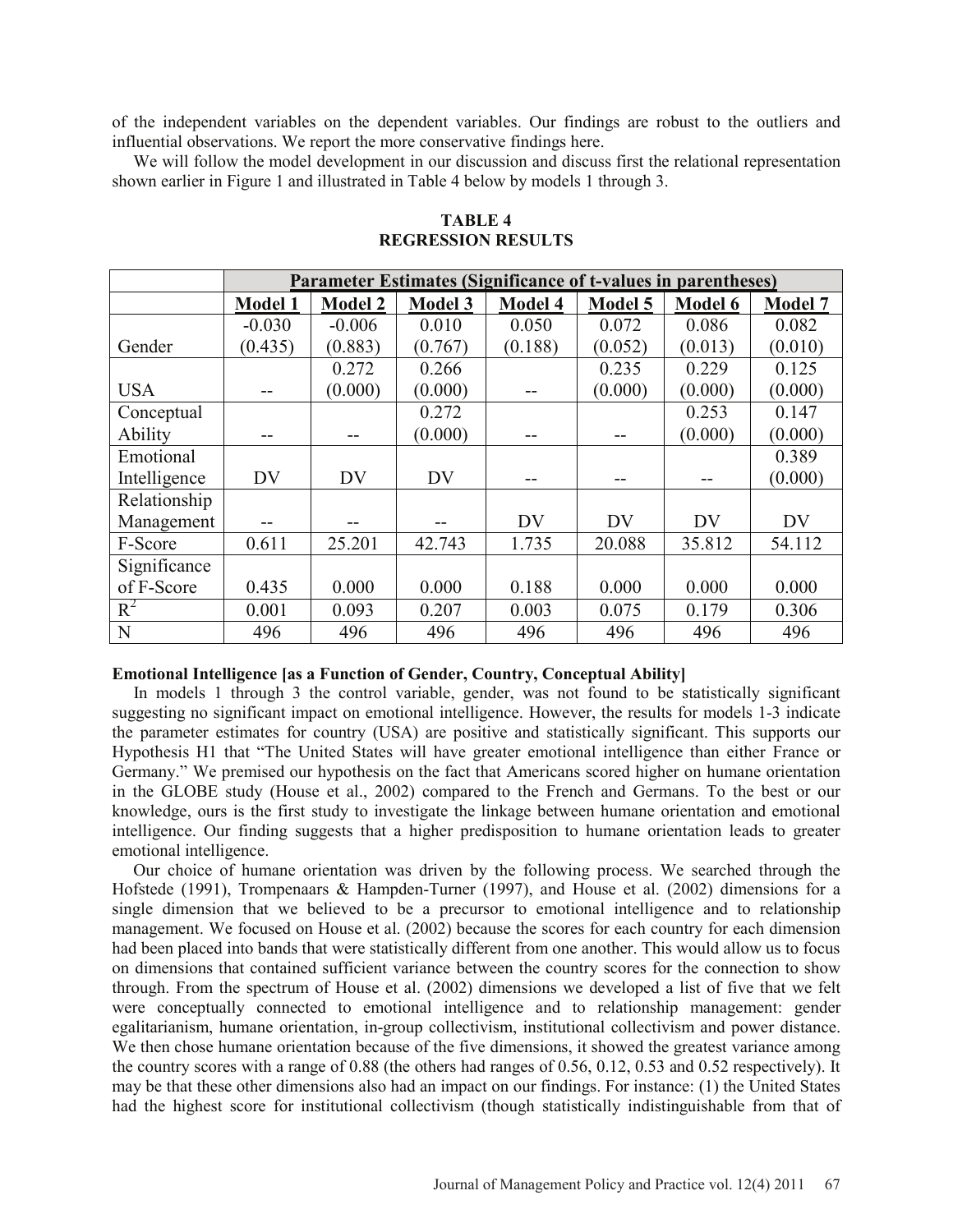France) which would suggest higher emotional intelligence and relationship management; (2) higher gender egalitarianism would suggest higher emotional intelligence and relationship management, and on this dimension the United States scored between France and Germany so this may in fact have attenuated our findings somewhat; (3) for power distance one might expect lower values to result in higher scores on emotional intelligence and relationship management, and for this dimension the United States had the lowest score of the three countries. Future researchers may want to consider investigating a combination of these dimensions to assess their relative explanatory power.

 Finally for models 1 through 3 with emotional intelligence as the dependent variable, we look at conceptual ability. We find that conceptual ability is positive and strongly statistically significant (t-value equals 8.277), supporting our hypothesis H2a as well as the studies by Zaccaro et al (1991), Mumford et al. (2000) and Northouse (2004).

# **Relationship Management [as a Function of Gender, Country, Conceptual Ability, Emotional Intelligence]**

 When examining models 4-7 in Table 4 where relationship management is the dependent variable it can be observed that the control variable, gender, is positive and statistically significant in models 5, 6 and 7. As the statistical significance of the construct increases from models 4 through 7, this suggests that the model specification improves with each iteration. We find, in short, that women have higher relationship management self-reports than do men. How do these findings compare to previous work, and what do they mean? As discussed in the hypothesis development section, some scholars have found that women have a greater number of such relationship management traits or abilities than men (e.g., Brody, 1997; Engle, 2006; Gossman & Wood, 1993; Van Rooy et al., 2005), while others have found no significant gender differences with regards to relationship management (e.g., Austin et al, 2005; Nikolaou & Tsaousis, 2002; Whitman, et al., 2009). Our findings support the former set of researchers.

 Models 5, 6 and 7 clearly show that respondents from the United States are more likely to engage in relationship management than are respondents from France or Germany: parameter estimates for USA across the models are positive and strongly significant. This supports our hypothesis H1b as well as the findings of Beckman et al. (2009). Our discussion above, to do with humane orientation and emotional intelligence, applies equally here as well, and we also encourage scholars to investigate relative and interactive effects of cultural variables on relationship management.

 Finally, our third hypotheses suggesting that greater emotional intelligence will lead to greater relationship management was supported as the parameter estimate is positive with a t-value of 9.449. Our findings reinforce those of, e.g., Mumford et al. (2000) and Northouse (2004). Individuals who have developed their emotional intelligence are more likely to do well with relationship management which is one of the truly critical tasks of managers and leaders in today's increasingly complex world.

#### **Implications and Future Research**

 There are a number of limitations to this study including the sample selection where only one university was selected in the U.S. and Germany and only two were selected in France. The variation in ages while perhaps appropriate give the difference in the education processes in these countries could conceivably make a difference and future research needs to address these limitations. There is still a great deal of variance to be explained as only 21% of the variance was explained in the emotional intelligence model (Model 3) and 31% explained in the relationship management model (Model 7). Future research needs to introduce other variables to better specify the models. In addition, this study did not differentiate between full and part-time work experience and the types of work experience, something that might have an impact on both dependent variables.

 Within the limitations of our study, what do our findings suggest to business faculty and students, to business managers/mentors, and to researchers? To male students, first of all, we would simply point out that even though they may be on a par with their female counterparts insofar as development of emotional intelligence is concerned, their female counterparts are more apt to use the critical tool of emotional intelligence and apply it to relationship management when they move into their business careers. Male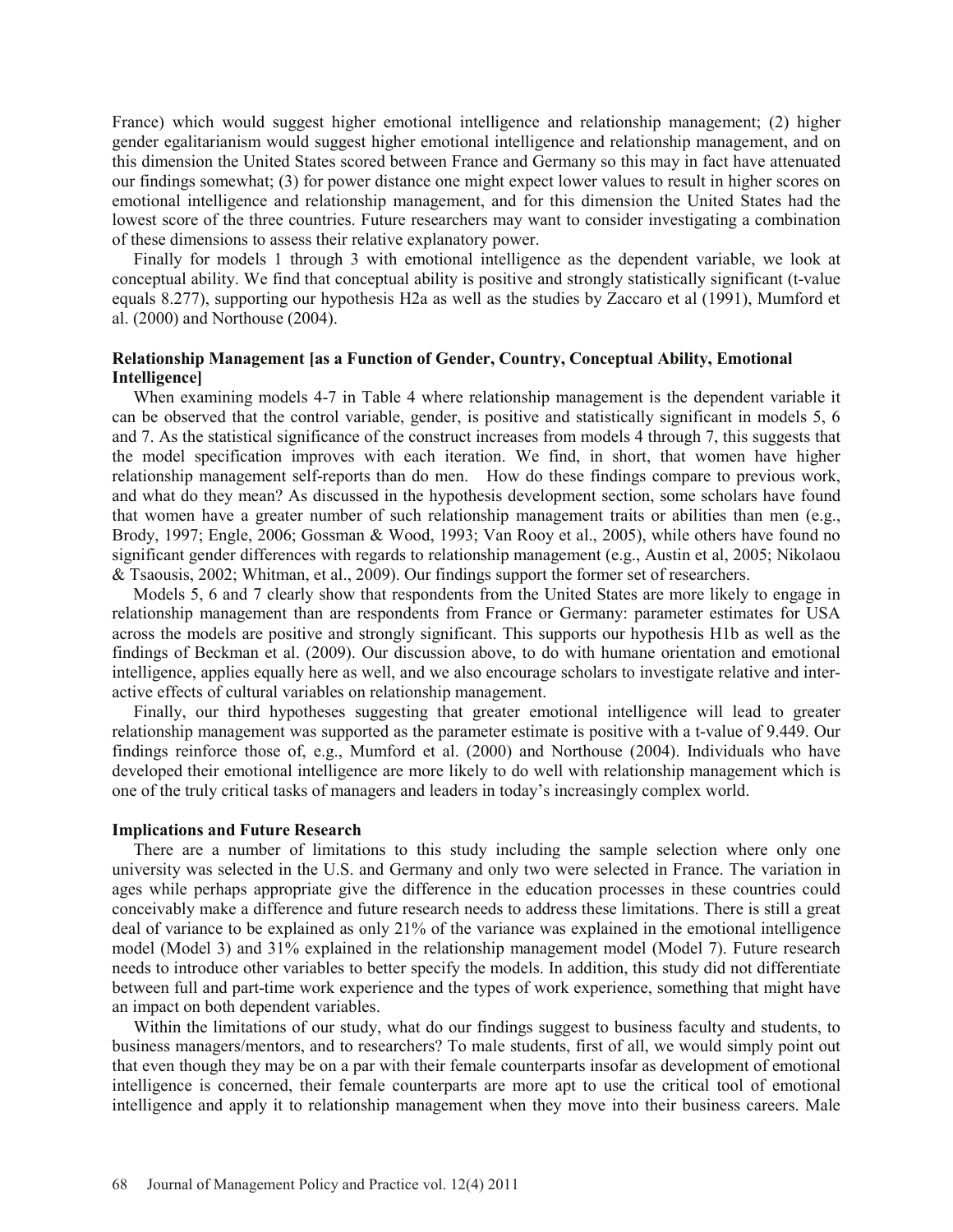students would be wise to leverage their emotional intelligence abilities to further develop their relationship management capabilities. For business faculty in all three countries, the message seems to be that their male students in particular might benefit from additional experiential exercises in developing their relationship management capabilities.

 For business faculty in France and Germany, there is a fairly clear message that their students are behind American students in developing relationship management. As corporations and indeed nations around the world continue to work together to solve common goals, it is increasingly important that those doing the actual work have strong emotional intelligence and relationship management skills. Business mentors in France and Germany face the same message. It is clear at both the university and the corporate levels that mentors will want to enhance the opportunities for their mentees to develop these critically important skills. For the U.S. these results suggest that the relationships between conceptual ability and emotional intelligence and relationship management are significant with the implication that even stronger conceptual and emotional intelligence abilities will lead to stronger relationship management skills.

 For researchers our results support previous work that found women more likely to engage in relationship management than men. The jury, however, is still out on this matter, and more research remains to be done. Second, our results support previous research on the positive relationship between conceptual ability and emotional intelligence, and between conceptual ability, emotional intelligence and relationship management. Third, much work remains to be done on internationalizing this research stream, and on the interactions between the independent variables of interest. For example, according to House et al. (2004), the United States represents a separate regional cultural cluster (Anglo), one different from France (Latin Europe) and Germany (Germanic Europe). We believe that fruitful insights remain to be uncovered in the area of how culture affects these relationships. This study was the first we know of to investigate the linkage between humane orientation and emotional intelligence, but confirmatory studies are needed and a much deeper understanding of the relationships remains to be developed.

# **REFERENCES**

Austin, E., Evans, P., Goldwater, R. & Potter, V. (2005). A Preliminary Study of Emotional Intelligence, Empathy, and Exam Performance in First Year Medical Students. *Personality and Individual Differences*, 38, 1395-1405.

Bateman, C. & Farrell, L. (2006). A Cross-Cultural Comparison of Emotional Intelligence and Leadership Styles: A Pilot Study. *Proceedings of the Academy of International Business Southeast Conference*, 92-100.

Beckman, T., Colwell, A. & Cunningham, P.H. (2009). The Emergence of Corporate Social Responsibility in Chile: The Importance of Authenticity and Social Networks. *Journal of Business Ethics*, 86 (Supplement 2), 191-206.

Blake, R.R. & Mouton, J.S. (1964). *The Managerial Grid*. Houston, TX: Gulf.

Brannick, M.T, Wahi, M.M., Arce, M., Johnson, H.A., Nazian, S. & Goldin, S.B. (2009). Comparison of Trait and Ability Measures of Emotional Intelligence in Medical Students. *Medical Education*, 43, (11), 1062-1068.

Brislin, R. (1980). Translation and Oral Content Analysis of Oral and Written Material. In H. Triandis and J. Berry (Eds), *Handbook of Cross-cultural Psychology*, Vol. 2, Boston: Allyn and Bacon, 389-444.

Brody, N. (1997). Intelligence, Schooling, and Society. *American Psychologist*, 5, (2), 1046-1050.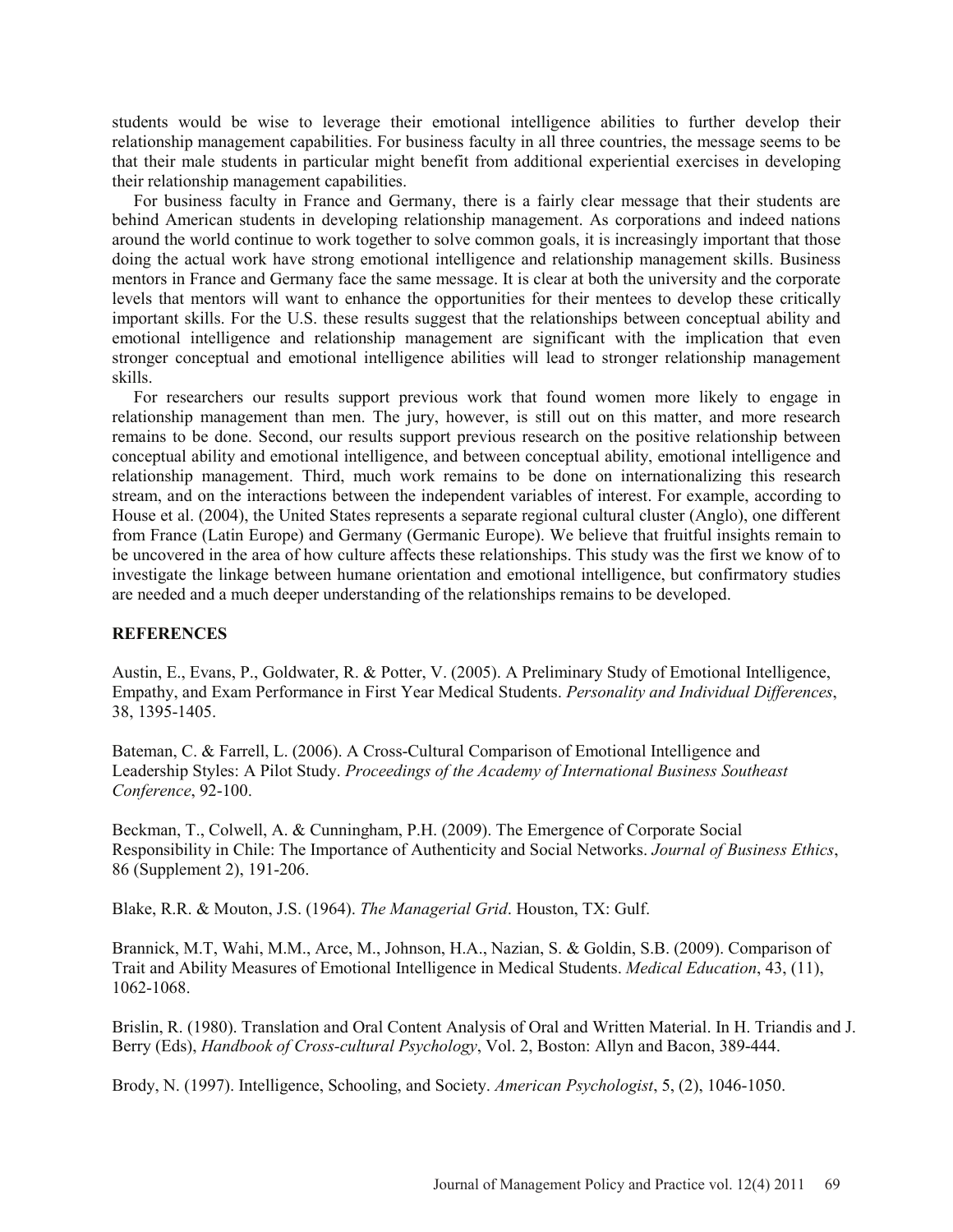Cherniss, C., & Goleman, D. (Eds). (2002). *The Emotionally Intelligent Workplace.* San Francisco: Jossey-Bass.

Cortina. J. M. (1993). What is Coefficient Alpha? An Examination of Theory and Applications. *Journal of Applied Psychology, 78*, 98-104.

Day, A, and Carroll, S. (2004). Using Ability-Based Measure of Emotional Intelligence to Predict Individual Performance and Group Citizenship Behaviors, *Personality and Individual Differences*, 36, 1443-1458.

Engle, R. (2006). Perceived Leadership Competencies in Germany France and the United States: A Gender and Cross-cultural Comparison. *Proceedings of the Academy of International Business Northeast Division Annual Meeting*, Boston, MA, 100-109.

Goleman, D. (1995). *Emotional Intelligence*. New York: Bantam Books.

Goleman, D. (1998). What Makes a Leader? *Harvard Business Review, 76*, 93-102.

Goleman, D. (2001). Emotional Intelligence: Issues in Paradigm Building, In Cherniss, Cary, & Goleman, Daniel (Eds.), *The Emotionally Intelligent Workplace***,** San Francisco: Jossey-Bass.

Goleman, D., Boyatztis, R., & McKee, A. (2002). *Primal Leadership: Learning to Lead With Emotional Intelligence.* Boston: Harvard Business School Press.

Grossman, M, & Wood, W. (1993). Sex Differences in Intensity in Emotional Expression: A Social Role Interpretation. *Journal of Personality and Social Psychology*, 65, 1010 -1122.

Hanges, P., Dickson, M., & Sipe, M. (2004). Rationale for GLOBE Statistical Analyses. In House, Hanges, Javidan, Dorfman, & Gupta (Eds.). *Culture, Leadership, and Organizations: The GLOBE study of 62 societies.* Thousand Oaks: Sage, 219-233.

Hattie, J. (1985). Methodology review: Assessing Unidimensionality of Tests and Items. *Applied Psychological Measurement*, 9, 139-164.

Hill, L. (2004). New Manager Development for the 21<sup>st</sup> Century. *Academy of Management Executive*, 18, (3), 121-126.

Hofstede, G. (1991). *Cultures and Organizations: Software of the Mind*. London: McGraw-Hill.

House, R., Hanges, P., Javidan, M., Dorfman, P., & Gupta, V. (2004). *Culture, Leadership, and Organizations: The GLOBE study of 62 societies.* Thousand Oaks: Sage.

House, R., Javidan, M., Hanges, P., & Dorfman, P. (2002). Understanding Cultures and Implicit Leadership Theories across the Globe: An Introduction to Project GLOBE. *Journal of World Business*, 37, 3-10.

Hytter, A. (2007). Retention Strategies in France and Sweden. *Irish Journal of Management*, 28, (1), 59- 79.

Javidan, M., Dorfman, P., Howell, J., & Hanges, P. (2010). Leadership and Cultural Context: A Theoretical and Empirical Examination Based On Project GLOBE. In Nohria & Khurana (eds). *Handbook of Leadership Theory and Practice*. Boston: Harvard Business Press, 335-376.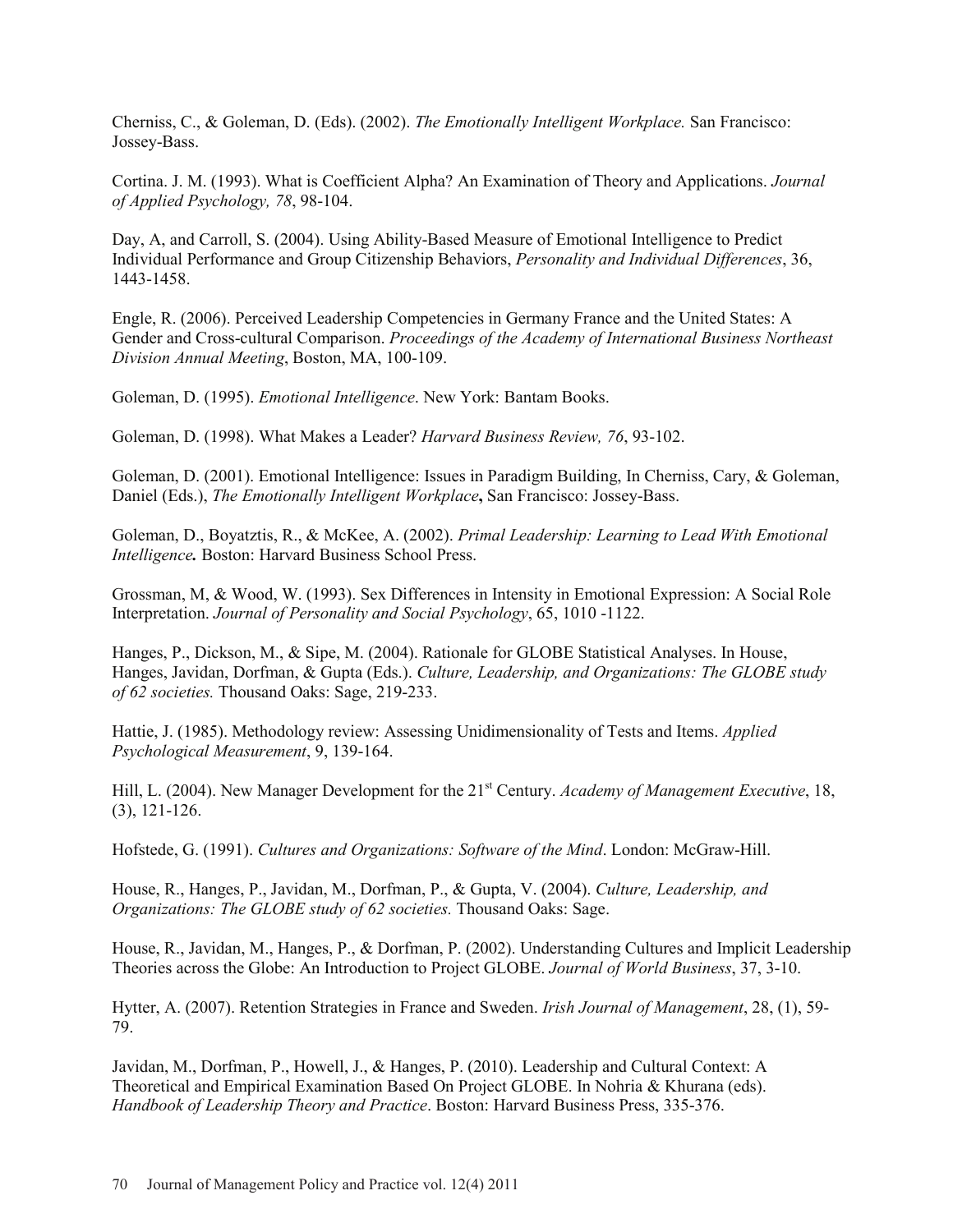Javidian, M., Dorfman, P., Sully de Lupe, M., & House, R. (2006). In the Eye of the Beholder: Cross-Cultural Lessons in Leadership from Project GLOBE. *Academy of Management Perspectives*, 20, 67-90.

Kabasakal, H. & Bodur, M. (2004). Humane Orientation in Societies, Organizations, and Leader Attributes. In House, Hanges, Javidan, Dorfman, and Gupta (eds). *Culture, Leadership, and Organizations*. Thousand Oaks: Sage, 564-601.

Katz, D. & R.L. Kahn. (1951). Human Organization and Worker Motivation. In L.T. Tripp (Ed.), *Industrial Productivity*. Madison, WI: Industrial Relations Research Association, 146-171.

Law, K. S., Wong, C.-S. & Song, L. J. (2004). The Construct and Criterion Validity of Emotional Intelligence and its Potential Utility for Management Studies. *Journal of Applied Psychology*, 89, (3), 483-496.

Levine, D., Stephan, D., Krehbiel, T., & Berenson, M. (2005). *Statistics for Managers*. Upper Saddle River, NJ: Prentice Hall.

Mandel, B. & Pherwani, S. (2003). Relationship between Emotional Intelligence and Transformational Leadership Style: A Gender Comparison. *Journal of Business and Psychology*, 17, (3), 387-404.

Mayer J. D, & Salovey, P. (1997). What is Emotional Intelligence? In P. Salovey & D. Sluyter (Eds.). *Emotional Intelligence and Emotional Intelligence: Implications for Educators*, New York: Basic Books, 3-31.

Mumford, M., Zaccaro, S., Connelly, M., & Marks, M. (2000). Leadership Skills: Conclusions and Future Directions. *Leadership Quarterly*, 11, (1), 155-160.

Nikolaou, I. & Tsaousis, I. (2002). Emotional Intelligence in the Workplace: Exploring its Effects on Occupational Stress and Organizational Commitment. *International Journal of Organizational Analysis*, 10, (4), 327-342.

Northouse, P.G. (2004). *Leadership: Theory and Practice* (3<sup>rd</sup> Ed.). Sage Publications.

Nunnally J.C. (1978). *Psychometric Theory*. 2nd ed. New York: McGraw-Hill.

Paris, L.D., Howell, J.P., Dorfman, P.W. & Hanges, P.J. (2009). Preferred Leadership Prototypes of Male and Female Leaders in 27 Countries. *Journal of International Business Studies*, 40, 1396-1405.

Petrides, K.V., Furnham, A. & Frederickson, N. (2004). Emotional Intelligence. *Psychologist*, 17, (10), 574-577.

Rahim, M.A, & Psenicka, C. (2002). A Model of Emotional Intelligence and Conflict Management Strategies: A Study in Seven Countries. *International Journal of Organizational Analysis*, 10, (4), 302- 326.

Rahim, M.A. & Psenicka, C. (2005). Relationship between Emotional Intelligence and Effectiveness of Leader Role: A Dyadic Study in Four Countries. *International Journal of Organizational Analysis*, 13, (4), 327-342.